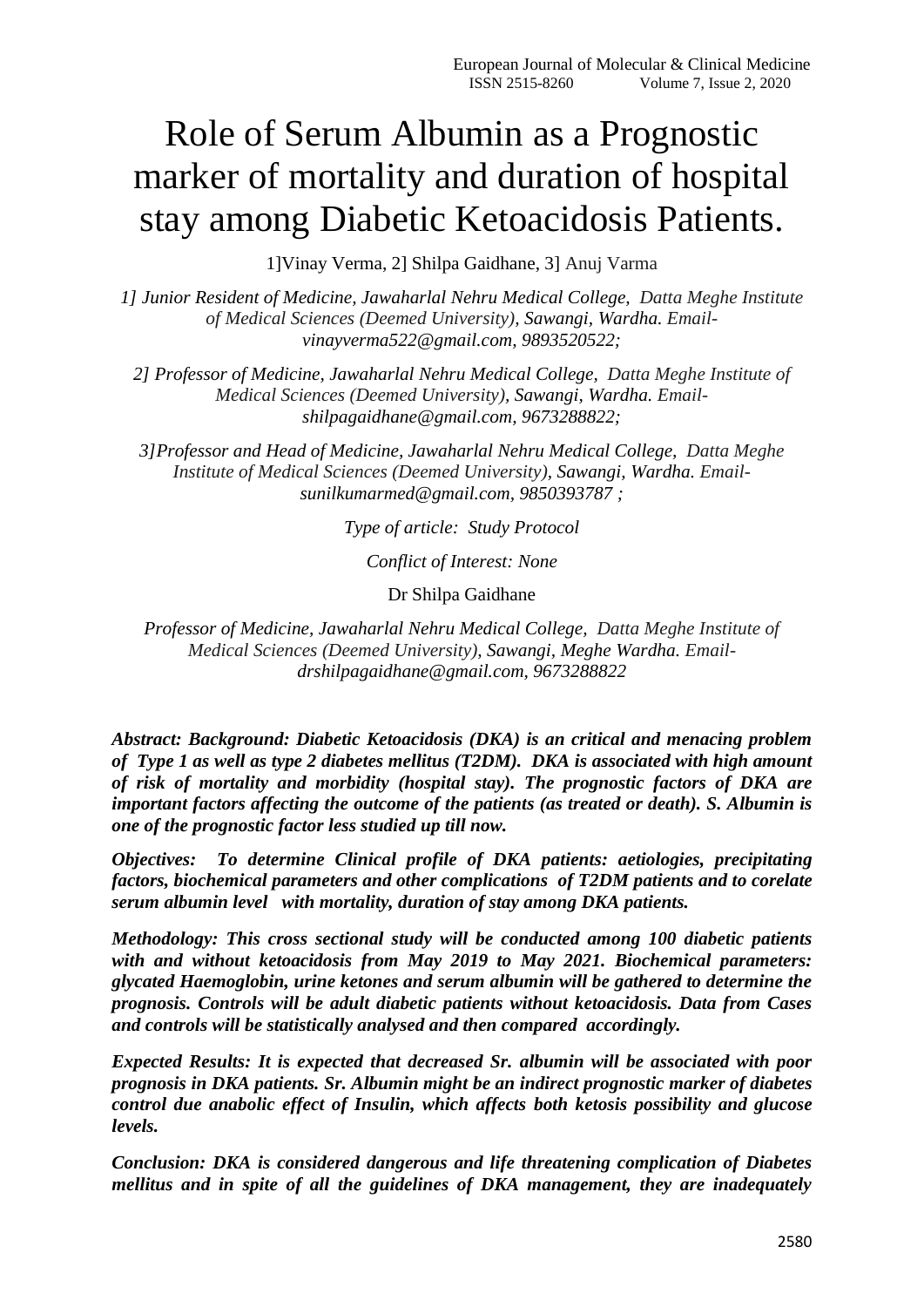*managed. There are very few studies done for determining prognostic markers associated with mortality in DKA. Hence, we want to know the role of Serum Albumin in prognosis of patients with diabetic ketoacidosis.*

### *KeyWords: Diabetes, Diabetic Ketoacidosis, Serum Albumin, Prognostic Factors.*

Role of Serum Albumin as a Prognostic marker of mortality and duration of hospital stay among Diabetic Ketoacidosis Patients.

#### **Introduction:**

Diabetes mellitus is a state of the body where ability to secrete or react to insulin is decreased, resulting in abnormal carbohydrate metabolism and hyperglycemia. The hyperglycaemia is a delayed consequence of a reduction in insulin creation realized by β-cell harm or protection from the insulin action in liver, fats, and muscle or combination of these tissues [1-4]. DKA is a significant complication of diabetes, which is related with high measure of danger of mortality and morbidity(hospital remain). One of the fundamental deformities in the DKA treatment lies in the beginning of the board and discovery of the condition. DKA is portrayed by a gathering of three of hyperglycaemia, metabolic acidosis, and ketonemia/ketonuria. The yearly recurrence ranges between 4.6-8 cases per 1,000 diabetics [5-8]. The DKA pathophysiology includes absolute decrease of the secreted insulin levels in body either because of increased consumption or increase in hormones: glucagon, adrenaline, steroids concentrations. Absolute absence of Insulin levels in blood prompts hyperglycaemia and ketosis. DKA is a state of catabolism, where there is an adjustment of protein, sugar and lipid digestion. This protein breakdown prompts decline in Serum albumin levels. Management of DKA Comprises i) hydration and treatment of dyselectrolytemia ii) insulin infusion to treat hyperglycemia iii) treatment of the risk factors. Regardless of the treatment protocols, DKA treatment keeps on being deficiently overlooked, even in competent medical clinics [9,10]. The prognostic elements of DKA can be utilized as significant factors in the ultimate result of the patient (as treated or demise).

**Aim & Objectives:** The aim is to establish Serum Albumin as a Prognostic marker among Patients With Diabetic Ketoacidosis. With the main objectives to determine Clinical profile of DKA patients: aetiologies, precipitating factors, biochemical parameters and other complications of T2DM patients. To compare the serum albumin levels of DKA patient with Diabetic patients without ketoacidosis & to corelate serum albumin level with mortality, duration of stay among DKA patients.

#### **Methodology:**

All Patients with Diabetic ketoacidosis admitted in Medicine Intensive Care Unit of Jawaharlal Nehru medical college with age and Sex matched controls with Diabetes will be enrolled in this cross sectional case control study.

Type of study: Case control study

Study site: All Patients with Diabetic ketoacidosis admitted in Medicine Intensive Care Unit of Jawaharlal Nehru medical college with age and Sex matched controls with Diabetes will be enrolled in this cross sectional case control study.

## **Inclusion Criteria-**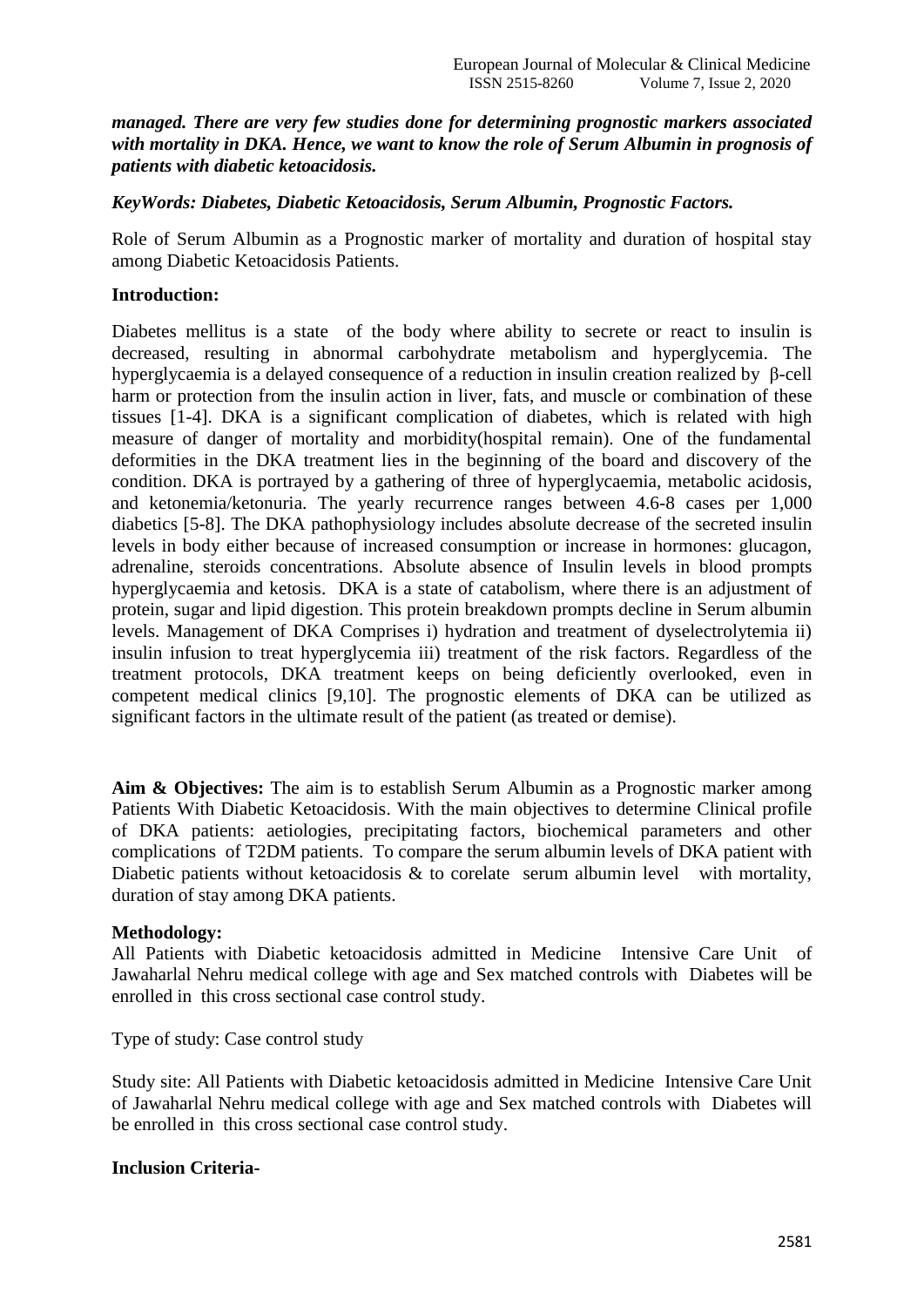Diabetic patients admitted in the Medicine ICU of JNMC with blood glucose level of  $>250$ mg/dl, Arterial pH of less than 7.30 (acidosis), Urine ketones present of more than  $1 + will$ be included in the study.

# **Exclusion Criteria-**

Children (<18 yr age), Pregnant females, Alcoholic ketosis, Starvation ketosis, Lactic acidosis, Chronic Kidney disease, Chronic liver disease, chronic diarrhoea will be excluded.

After early examination and investigations, the patients will be scored according to Glasgow Coma Scale (GCS) and SOFA Score.

Sample size calculation:  $N=Z^2p(1-p)/d^2$ 

where, Z is the Z value (e.g. 1.96 for 95% confidence level)  $p =$  percentage of people with diabetes (may or may not have ketoacidosis) represented in decimal (.5 used for sample size needed),  $d =$  confidence intervals, represented in decimal. Proportion of diabetic ketoacidosis  $=0.14\% = 0.0014$  [7], D=desired precision 10%=0.10 therefore, N=100.

Statistical analysis will be made by inferential and descriptive statistics using chi square test and unpaired t-test. Other tests are multivariate logistic model and non-parametric test.

Data collection: Consecutive patients with increased RBS or known diabetes or patients showing symptoms of DKA (like nausea, vomiting, thirst, abdominal pain, dehydration, shortness of breath), who are admitted in Medicine ICU of AVBRH will be evaluated clinically and their history and examination will be recorded. Patients will be assessed on the basis of their symptoms and initial lab investigations. DKA is defined by three main parameters. These are Serum glucose >250 mg/dl, Arterial ph <7.30 (acidosis), Urine ketones present of more than  $1 +$ . The patients matching this criteria will be included in the study. Their demographic information like Name , age, sex , address will be taken followed by general examination including gcs score, temperature, pulse, respiratory rate, blood pressure will be noted. Lab investigations will include complete blood count, liver function tests, kidney function tests, serial blood sugar levels, arterial blood gases, blood urea nitrogen, serum electrolyte levels and urine ketone and sugar levels. The tests will be recorded and qSOFA score will be assessed on this basis.

# **Expected Outcomes:**

DKA is one of the dangerous complication of Diabetes mellitus. In spite of all the guidelines of DKA management, they are inadequately managed. Sr. albumin might be an indirect but sensitive indicator of "insulin secretory reserve". Both diabetes ketosis risk and glucose level are affected by insulin secretory reserve in the body.[7] Hence, this study will determine the role of Albumin levels as a prognostic marker of mortality and morbidity in DKA patients, potential risk factors of DKA. Study will find out the aetiologies, other diabetes related complications among DKA.

## **Discussion:**

DKA is one of the most life threatening complication of diabetes mellitus, the prognosis of the patient in DKA is decided by time elapsed between onset of symptoms and recognition of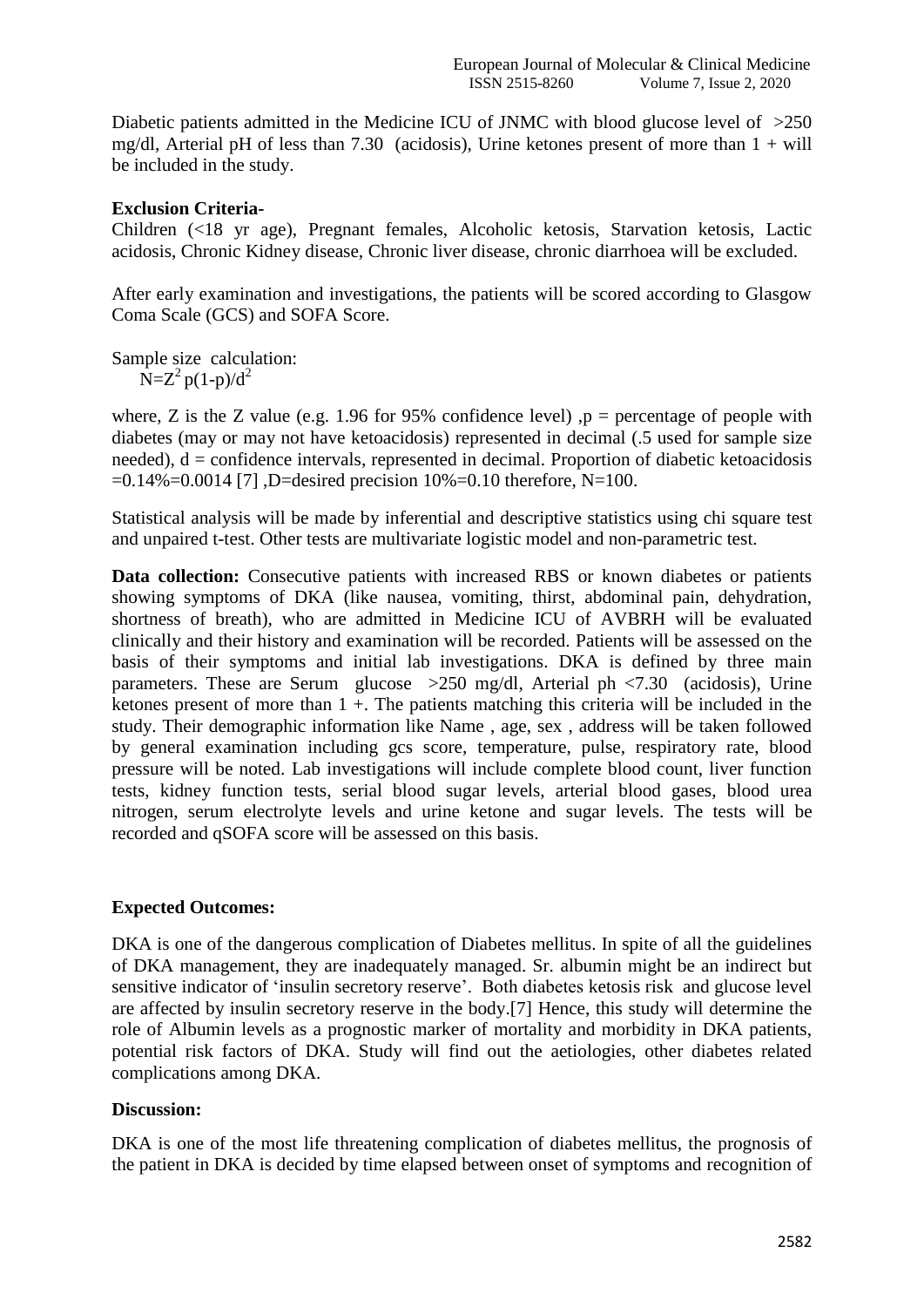the condition along with time between diagnosis and starting the treatment. The diagnosis of DKA is made by trio of- uncontrolled hyperglycemia with high anion gap metabolic acidosis and presence of ketones in blood/urine. The prevalence of DKA in diabetic population is 4.6- 8 cases in every 1000 patients. The mortality rate of patients with DKA is 2 -10%. Age, gender, type of diabetes , decreased blood pressure, leucocytosis, azotemia, hypomagnesemia , hyperosmolarity, acidosis and hypoalbuminemia are predictors of mortality in DKA. A number of articles related to different aspects of this study were reviewed [11-12]. Gaidhane et al assessed perceptions of primary care doctors towards type 2 diabetes mellitus and challenges for care at primary care level in India[13]. Gondivkar et al conducted evaluation of gustatory function in patients with diabetes mellitus type 2 [14]. Khatib et al suggested M-Health intervention for type 2 diabetes mellitus patients in Indian rural areas[15]. Related studies were also reported by Ray et al [16] and Shrivastava et al [17]. Female gender, severe acidosis, leucocytosis and hyperosmolarity were associated with mortality in study done by A. Agrawal 2016 [\[\[4\],](#page-3-0)18].In a study by P. Cheng et al it was found that diabetic patients with decreased serum albumin levels were susceptible to ketosis (higher ketonuria an increased ketonemia ). So hypoalbuminemia may be a useful indication of ketosis suggesting serum albumin may reflect patient"s insulin reserve (which is an indirect marker of glucose control).One of the profits of using serum albumin as prognostic marker for DKA is that its half-life is 21 days, which makes it a better time sensitive glycemic measure than HbA1c.One of the main limitation of this study is retrospective type of study, so a selection bias may occur.

#### **References:**

- [1] Umpierrez GE, Murphy MB, Kitabchi AE. Diabetic ketoacidosis and hyperglycemic hyperosmolar syndrome. Diabetes Spectr 2002;15:28–36
- [2] Delaney MF, Zisman A, Kettyle WM. Diabetic ketoacidosis and hyperglycemic hyperosmolar nonketotic syndrome. En-docrinol Metab Clin North Am 2000;29:683- 705.
- [3] Chu CH, Lee JK, Lam HC, Lu CC. Prognostic factors of hyperglycemic hyperosmolar nonketotic state. Chang Gung Med J 2001;24:345-51.
- <span id="page-3-0"></span>[4] Avinash Agarwal, Ambuj Yadav, Manish Gutch. Prognostic Factors in Patients Hospitalized with Diabetic Ketoacidosis.2016
- [5] Oschatz E, Mullner M, Herkner H, Laggner AN. Multiple organ failure and prognosis in adult patients with diabetic ketoacidosis. Wien Klin Wochenschr 1999;111:590–595.
- [6] Jayashree M, Singhi S. Diabetic ketoacidosis: predictors of outcome in a pediatric intensive care unit of a developing country. Pediatr Crit Care Med 2004;5:427–433
- [7] National Diabetes Data Group. National Institute of Diabetes and Digestive and Kidney Diseases. Diabetes in America. 2nd ed. Bethesda: National Institutes of Health, National Institute of Diabetes and Digestive and Kidney Diseases; 1995. pp. 283-292.
- [8] Balasubramanyam A, Zern JW, Hyman DJ, Pavlik V. New profiles of diabetic ketoacidosis: type 1 vs type 2 diabetes and the effect of ethnicity. Arch Intern Med 1999;159:2317–2322.
- [9] Singh RK, Perros P, Frier BM. Hospital management of diabetic ketoacidosis: are clinical guidelines implemented effectively? Diabet Med 1997;14:482–486.
- [10]Sola E, Garzon S, Garcia-Torres S, Cubells P, Morillas C, Hernandez-Mijares A. Management of diabetic ketoacidosis in a teaching hospital. Acta Diabetol 2006;43:127–130.